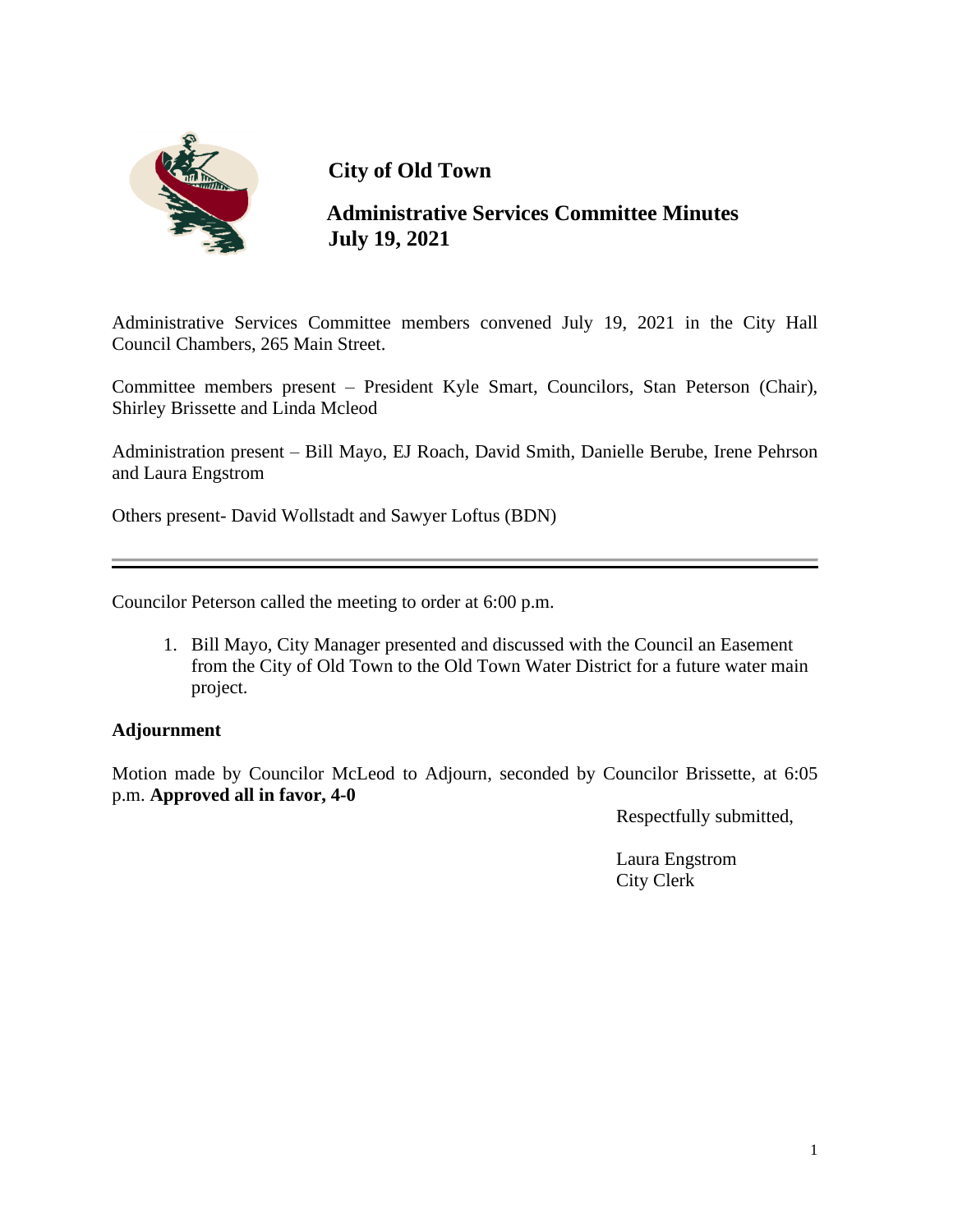

**Economic Development Committee Minutes July 19, 2021**

Economic Development Committee members convened July 19, 2021

Committee members present – Councilors Tim Folster (chair), David Wight, Stan Peterson and Council President Kyle Smart

Administration present – Bill Mayo, EJ Roach, David Smith, Danielle Berube, Laura Engstrom and Irene Pehrson

Others present- David Wollstadt and Sawyer Loftus (BDN)

Councilor Folster called the meeting to order at 6:05 p.m.

E.J. Roach, Economic Develop Director, discussed with the Committee on the following items:

- a. Multimedia marketing proposal from News Center Maine aimed at attracting both visitors and businesses to the city. OTT is an advertising campaign geared to getting the city's attractions, businesses, and restaurants out to a broad spectrum of viewers.
- b. The Big Gig event to be hosted in Riverside Park on September  $28<sup>th</sup>$ . This event involves entrepreneurs pitching their business ideas to three judges. A good turnout is to be expected.
- c. Update on Downtown related projects. - Pop up shops have started to open and coming up with a plan to hold a Grand Opening soon.

#### **Adjournment**

Motion made by Councilor Peterson, seconded by Councilor Wight moved to adjourn at 6:22 p.m. *Approved all in favor, 4-0*

Respectfully submitted,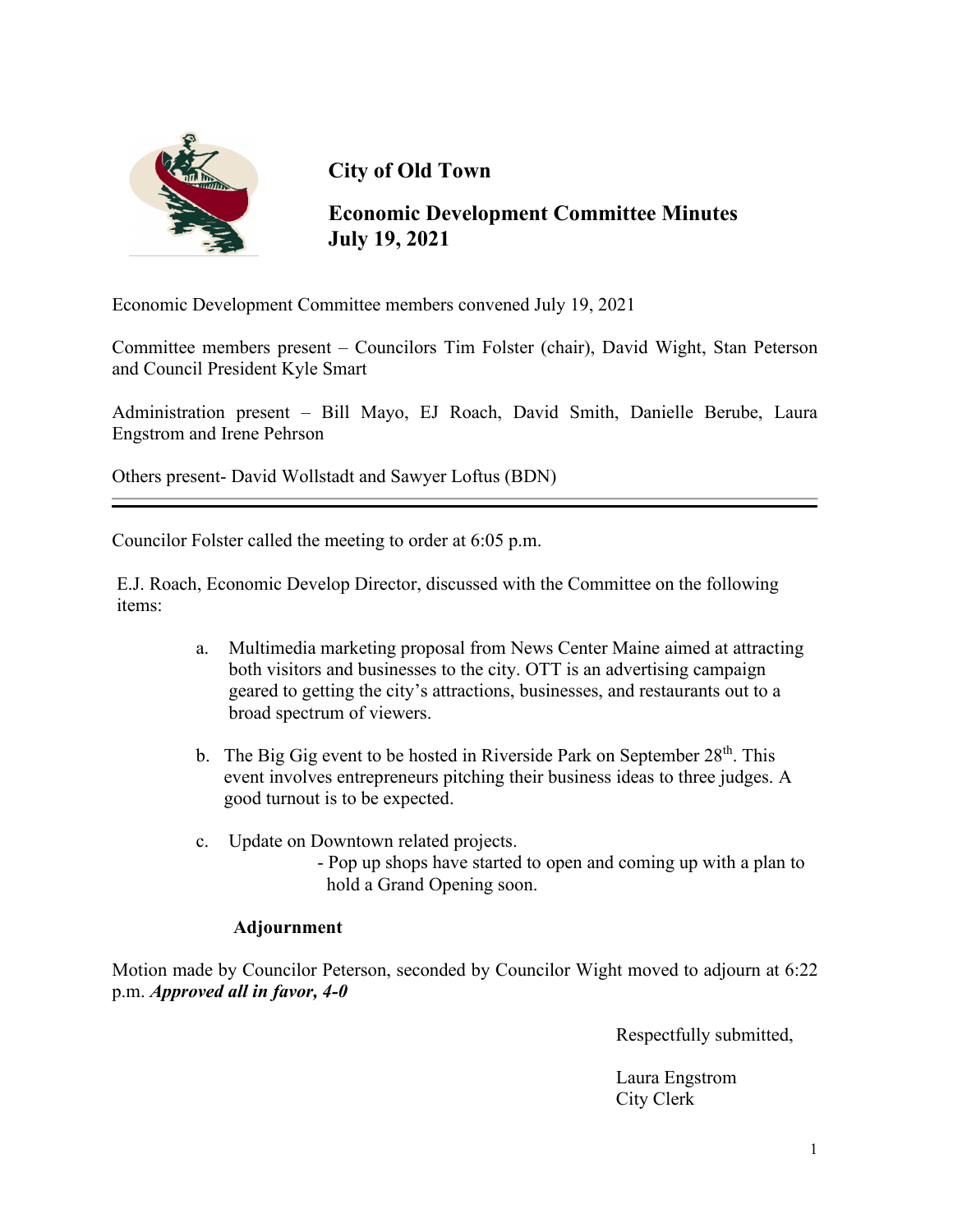

**Finance Committee Minutes July 19, 2021**

Finance Committee members convened July 19, 2021, in the Old Town City Hall Council Chambers, 265 Main Street

Committee members present – Councilors Carol May (chair), Tim Folster, Linda Mcleod and President Kyle Smart

Other Councilors present- David Wight, Shirley Brissette and Stan Peterson

Administration present – Bill Mayo, EJ Roach, David Smith, Danielle Berube, Laura Engstrom and Irene Pehrson

Others present- David Wollstadt and Sawyer Loftus (BDN)

Councilor May called the meeting to order at 6:23 p.m.

1. Danielle Berube, Finance Director, updated the Committee on the June 2021 financials and the start of year end audits.

## **Adjournment**

 Motion made by Councilor Folster, seconded by Councilor Mcleod, moved to adjourn at 6:31 p.m. *Approved, all in favor, 4-0*

Respectfully submitted,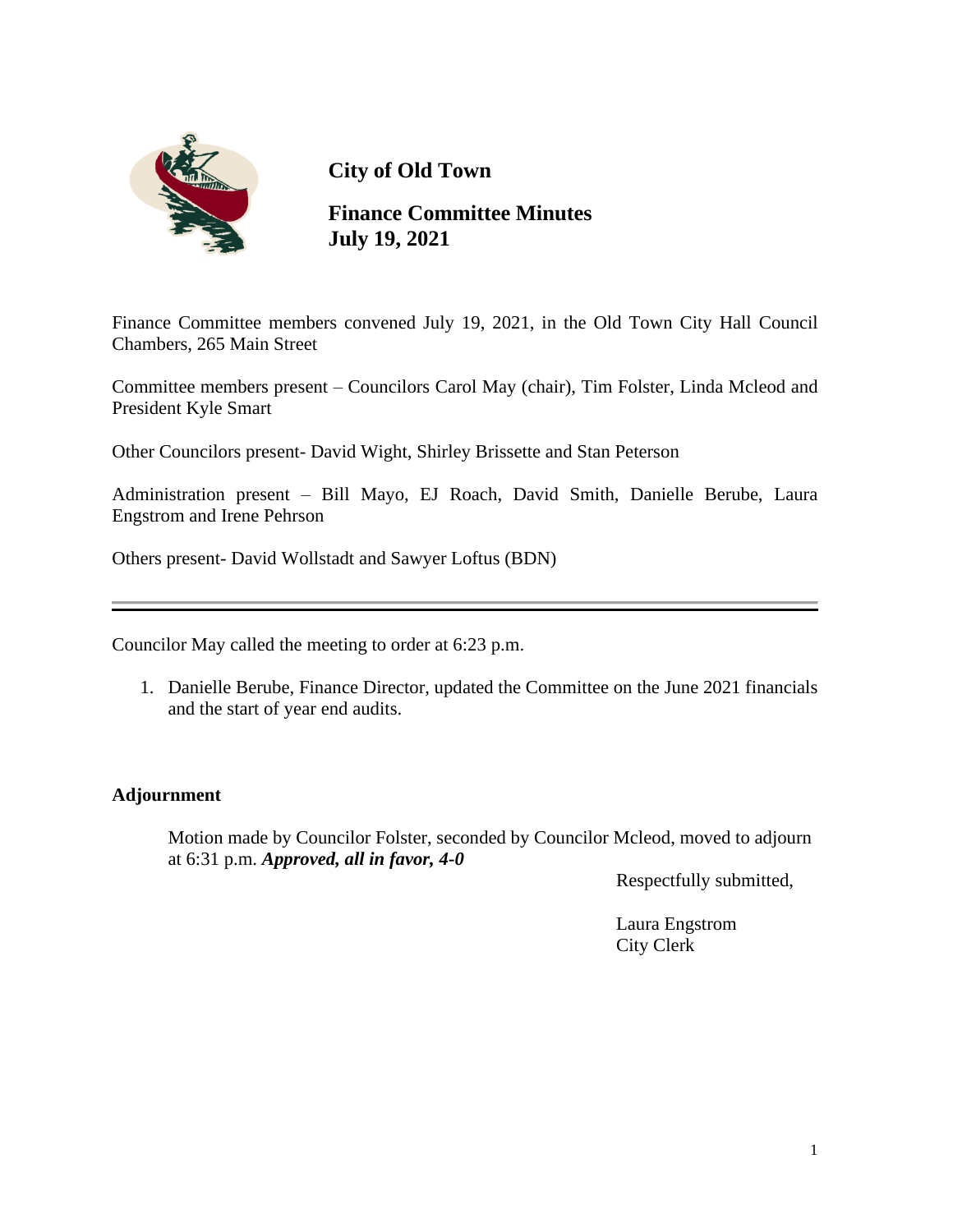

**Special Council Meeting Minutes July 19, 2021**

Council convened July 19, 2021 in the City Hall Council Chambers, 265 Main Street

Councilor's present – President Kyle Smart, Councilors Shirley Brissette, Tim Folster, David Wight, Carol May, Linda McLeod and Stan Peterson

Administration present – Bill Mayo, EJ Roach, Danielle Berube, Laura Engstrom, Irene Pehrson and David Smith

Others present – David Wollstadt and Sawyer Loftus (BDN)

Council President Kyle Smart called the meeting to order at 6:31 p.m.

#### **Approval of the Minutes**

Resolved, the Old Town City Council hereby approves as presented:

The June 07, 2021, Regular Council meeting minutes.

 Motion made by Councilor Folster, seconded by Councilor Brissette, *Approved all in Favor,* **7-0 (passes)**

## **Petitions, Communications, and Citizens' Requests**

#### **Reports**

- A. Council President
- B. Standing Committees -Administrative Services, Economic Development, Finance Services and Public Services.
- C. City Councilors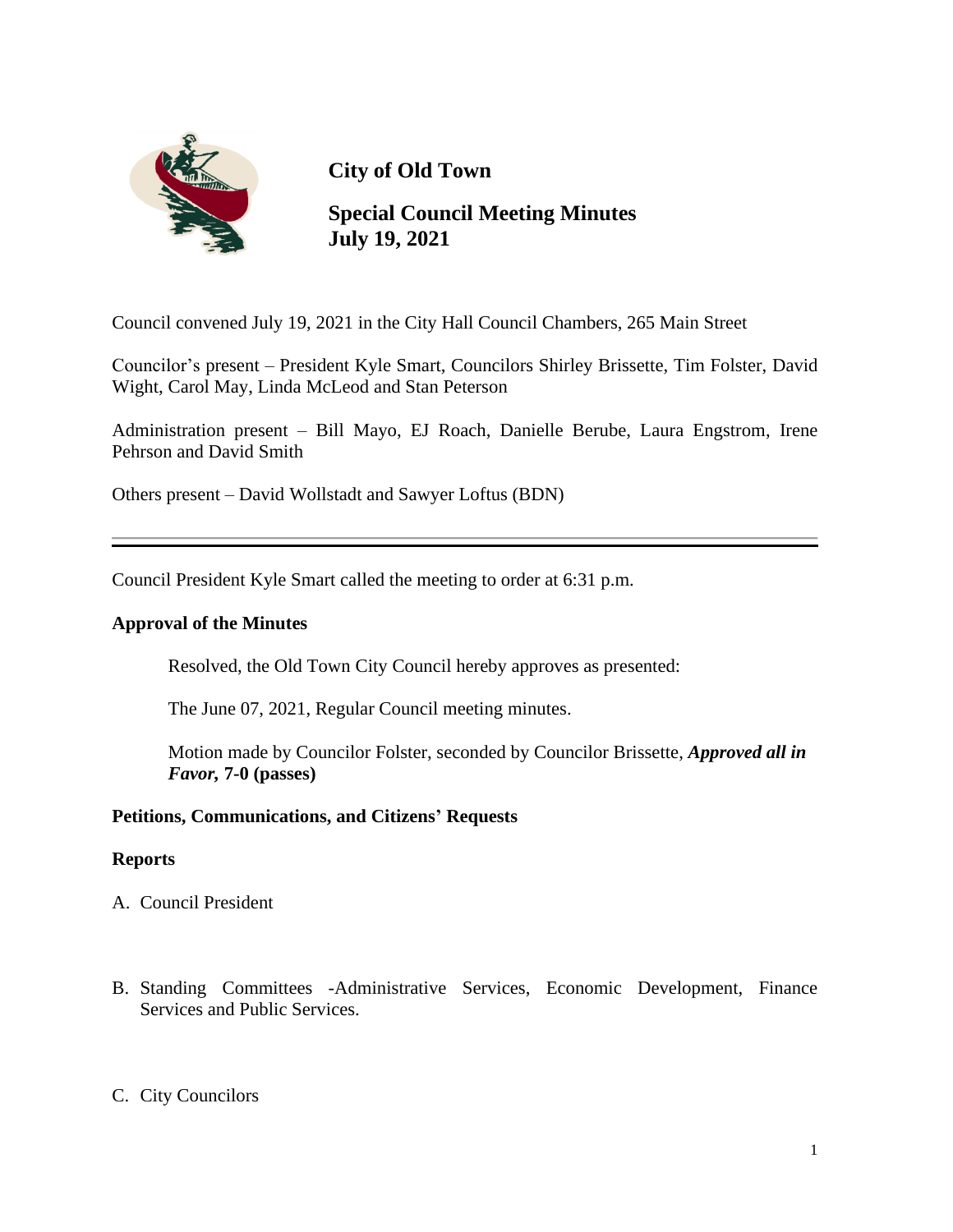### D. City Attorney

#### E. City Manager

Bill Mayo, City Manager updated the council on the following items:

- Blue Smoke BBQ will be parking on Main Street across from the pop up shops starting in August.
- Flatwater State Championship (Kayak and Canoe races) will be launching off from the boat landing this Saturday, July 24.
- Paving company will be tidying up all connections with new pavement and existing roads this week.

## **Consent Agenda**

1. Resolved, the Old Town City Council hereby approves a Minor Special Event Permit (100 or less people) from the United Baptist Church (Peter Polk) for a Gospel Concert to take place August 07, 2021, at 6:00 pm. The event is to be held in the Riverfront Park and to further waive the permit fee.

 Motion made by Councilor Wight, seconded by Councilor May to accept the consent agenda. *Approved, all in favor, 7-0 (passes)* 

## **Public Hearings and Second Reading of Ordinances:**

#### **Old Business**

#### **New Business**

1. Resolved, the Old Town City Council accepts David Wollstadt to fill the vacant seat on the RSU 34 school board that Teagan O'Toole Roy resigned from as she is moving from the area. He will continue her term through until 2023.

 Motion made by Councilor May, seconded by Councilor Brissette. *Approved, all in favor, 7-0 (passes*